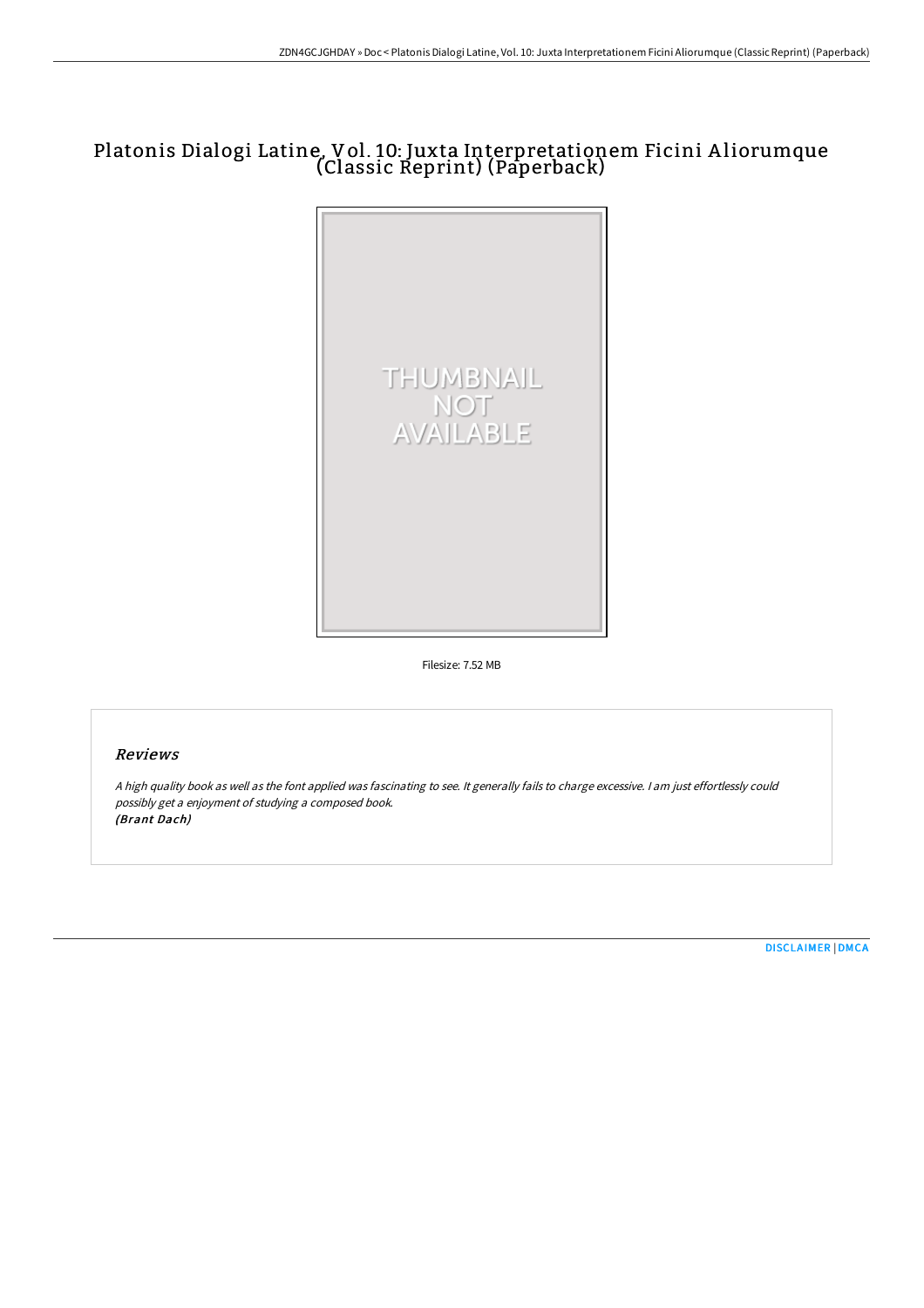### PLATONIS DIALOGI LATINE, VOL. 10: JUXTA INTERPRETATIONEM FICINI ALIORUMQUE (CLASSIC REPRINT) (PAPERBACK)



To download Platonis Dialogi Latine, Vol. 10: Juxta Interpretationem Ficini Aliorumque (Classic Reprint) (Paperback) PDF, remember to follow the link beneath and save the ebook or have access to other information that are relevant to PLATONIS DIALOGI LATINE, VOL. 10: JUXTA INTERPRETATIONEM FICINI ALIORUMQUE (CLASSIC REPRINT) (PAPERBACK) ebook.

Forgotten Books, 2017. Paperback. Condition: New. Language: Latvian . Brand New Book \*\*\*\*\* Print on Demand \*\*\*\*\*. Excerpt from Platonis Dialogi Latine, Vol. 10: Juxta Interpretationem Ficini Aliorumque Te magni facere attamen, praesente Lysia, me tibi auditorem praebere non est cono silium. Sed age, ostende. P1112. Desistas. Magna de spe me dejecisti, o Socrates, quam in te babui, quasi ingenium una tecum exercitaturus. Sed ubi vis sedentes legamus? [229] So. Huc circa Ilissum ?uvium divertamus. Postea, ubi videbitur, se dentes requiescemus. P1112. Per0pportune decalceatus sum nam tu quidem semper. Facile igitur nobis erit per aquulam ipsam vadere, et non injucundum, praesertim hac anni hora atque diei. So. Perge igitur, et simul conspice, ubi se deamus. Pare. Vides illam altissimam platanum So. Video. P1115. Ibi et umbra, et ventus modicus, et mollis herba, ubicunque sedere vel etiam recumbere velimus. So. Perge igitur. P322. Dic mihi, o Socrates, nonne hic olim fertur Boreas ab Ilisso Orithyiam rapuisse? So. Pertar quidem. Prim. An non hic grata, pura, et nitida apparet aquula, puellarumque apta ludis? So. N equaquam sed paulo inferius ad duo vel tria stadia, ubi Dianae templum ofi endimus. Atque ibidem ara quaedam est Boreze. Pan. Non adeo novi. Sed dic per Jovem, So crates, tune hanc fabulam putas veram fuisse? So. Jam si non putarem, ut sapientes, absurdus non essem x deinde, rem commentans, ventum Borea dicerem proximis e petris, cum Pharmacia ludentem, Orithyiam dejecisse: atque ita mortuam, raptam hinc a Borea fingi, vel ex Areopago. Est enim et alia fama, non ex hoc loco, sed ex i110 raptam fuisse. Ego autem, o Phaadre, jucunda quidem heec existimo, sed curiosi nimium atque anxii, nec porro fortunati viri, si nihil oh aliud, at oh id ipsum quod ci necesse sit, Centaurorum et Chimaerze formam interpretari. Atque etiam con?uit turba Gorgonum et Pegasorum,...

 $\sqrt{2}$ Read Platonis Dialogi Latine, Vol. 10: Juxta [Interpretationem](http://techno-pub.tech/platonis-dialogi-latine-vol-10-juxta-interpretat.html) Ficini Aliorumque (Classic Reprint) (Paperback) Online B Download PDF Platonis Dialogi Latine, Vol. 10: Juxta [Interpretationem](http://techno-pub.tech/platonis-dialogi-latine-vol-10-juxta-interpretat.html) Ficini Aliorumque (Classic Reprint) (Paperback)